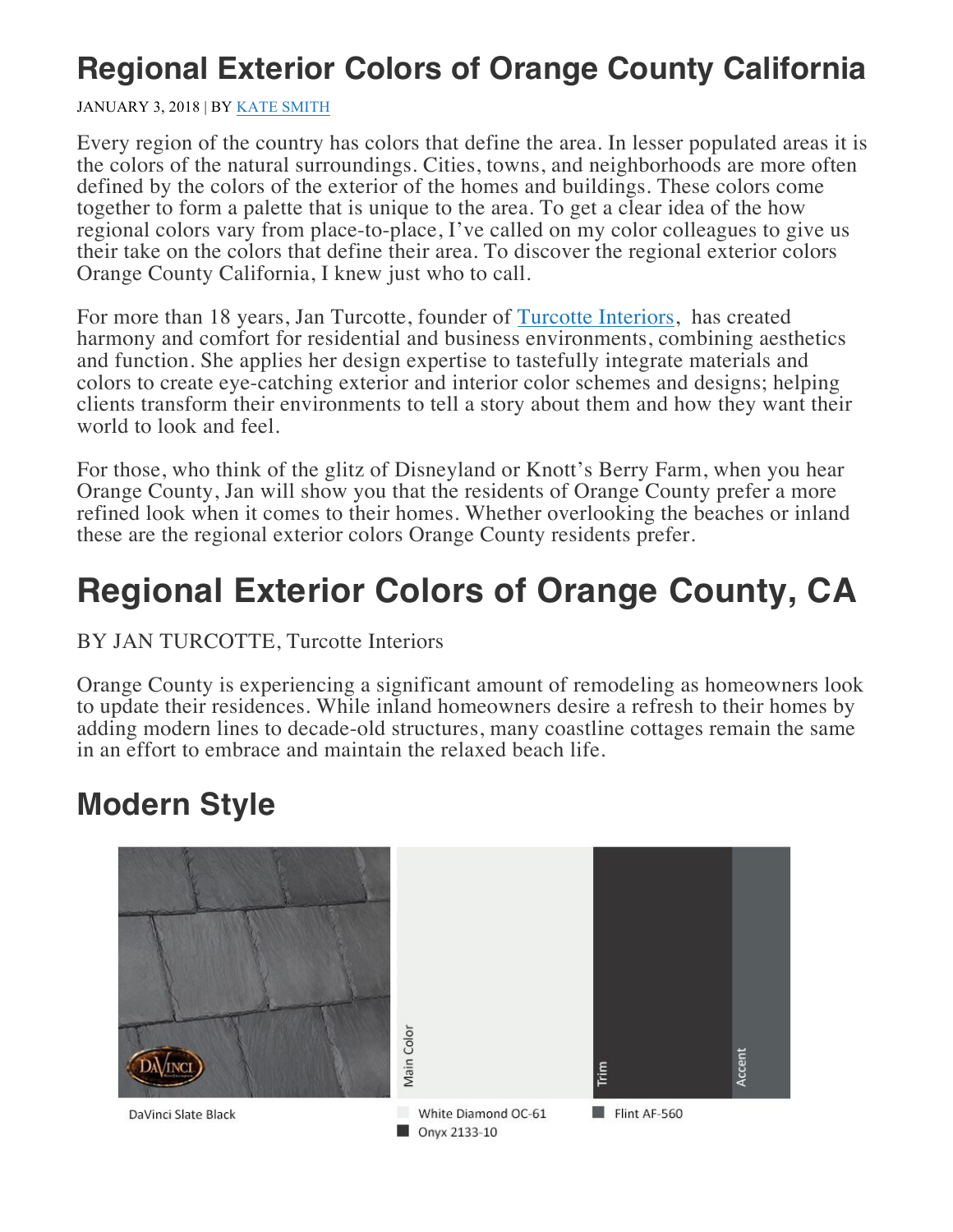A black roof is an optimal choice for this updated fresh color scheme. High contrasting colors help define more modern lines on a home, while Diamond White is fresh without being too bright to overpower those lines. Accenting of doors and shutters can be done with the Flint while trimming off the home with Onyx Black. Add even more contrast by trimming the windows in black.



# **Bungalow Style Beach Homes**

DaVinci shake in the Chesapeake color can be the perfect roof for a bungalow-style home. Combining Coventry Gray and Burnt Ember serves as a complement to the surrounding coastal waters and beaches, while the Chantilly Lace trim helps capture the charm of these homes.

# **Cottage Style Beach Homes**



A DaVinci Brownstone roof captures the charm of these cottages. The color Sandy Hook Gray mimics the color of the coastal environment. The ambiance of the ocean is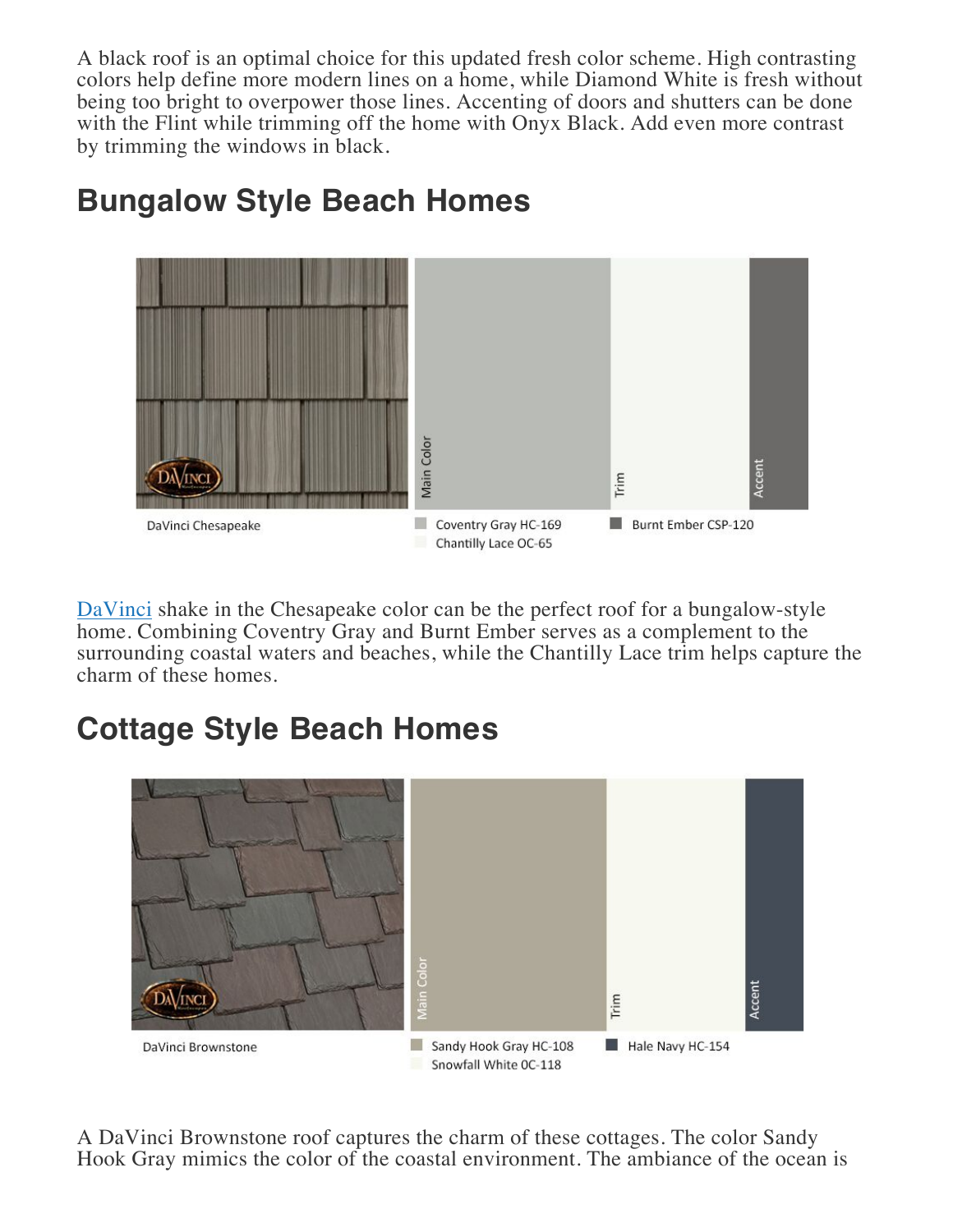expressed by employing Hale Navy for the water and Snowfall White for the white caps. These color say – beach and relaxed.

# **Ranch Style Homes**



DaVinci Tahoe highlights the style of any ranch home. Fairview Taupe is a rich warm color and when accented with Storm, presents a sense of rustic sophistication. Snowfall White serves to separate and highlight the contrasting colors.

# **Spanish /Mediterranean Style**



DaVinci slate in the color Sonora is the ideal roof for this style home. Indian River is a soft color that complements this unique architecture while Rabbit Brown accents serve as the link from roof to earth

Thanks, Jan for sharing the regional exterior colors Orange County. Your color combinations are classic and while they may define your part of California, I think that